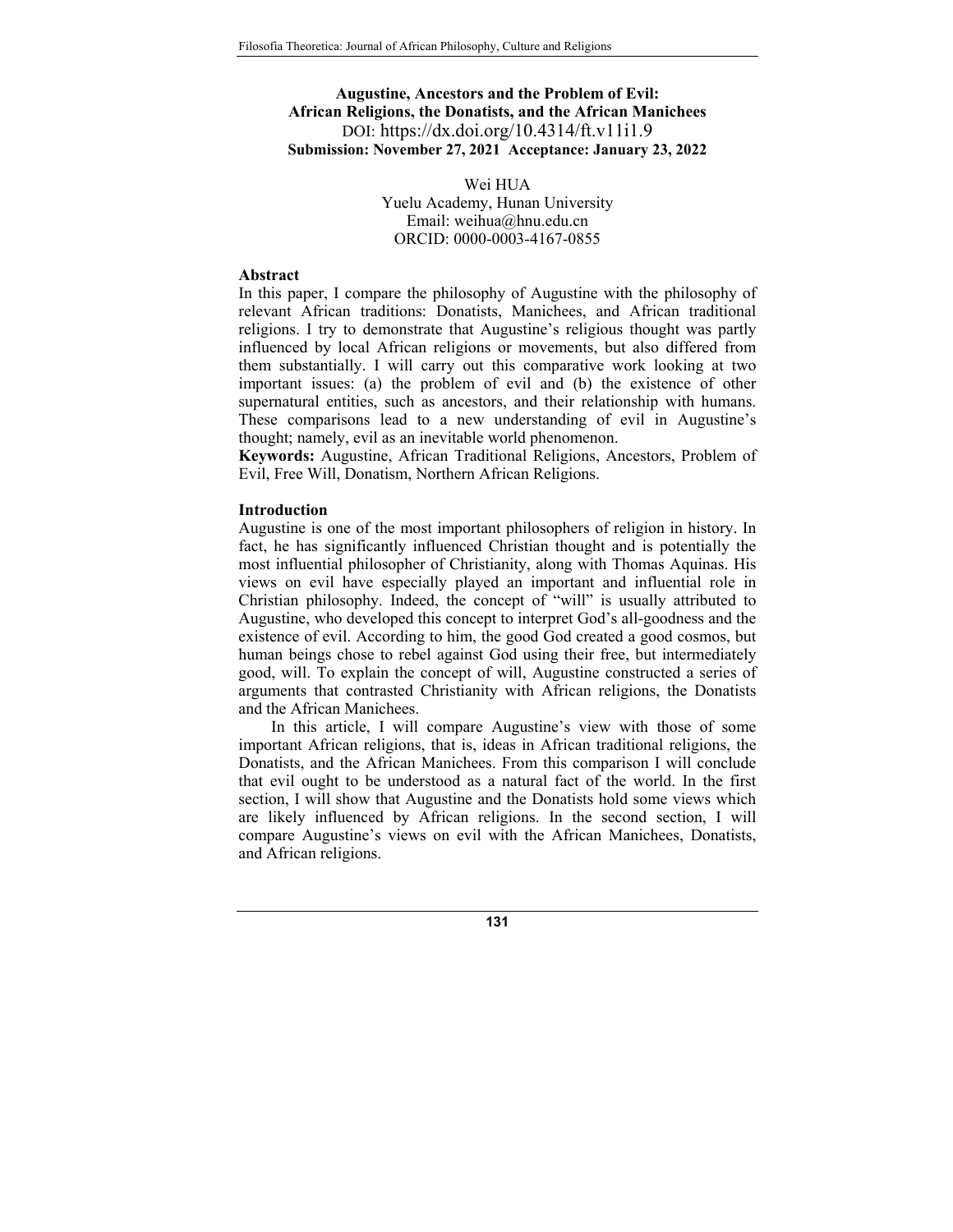# **Augustine and his Context: Traditional Religions, Sacrifice, and Ancestors**

Augustine was born in 354 CE in Taghaste, a small city in Roman North Africa. His mother, Monica, was probably a Berber because she was named after Mon, the Berber god. His father, Patrick, had Roman descent. From the generation of Augustine's grandmother, the whole family subscribed to Catholic Christianity. After his father and mother married, the family mainly continued their Catholic beliefs, although Patrick became a catechumen and was baptized before he died (AUGUSTINEa 2009, 1.11.17; 9.9.19; 9.9.22). While learning and teaching rhetoric in Carthage, Augustine gave up his pursuit of Catholicism, although not a Catholic yet. From 373 to 383 CE, Augustine had indulged in Manichaeism for more than nine years (AUGUSTINEb 1991, 1.18.34, 2.19.68; AUGUSTINEc 1994, 1.2; AUGUSTINEa 2009, 3.4.7; 3.11.20; 4.1.1; 5.3.3; 5.6.10). He only became a Catholic when he dramatically converted in Milan in 386 CE. However, even until the time Augustine became the Catholic bishop of Hippo Regius, he did have some relatives who were members of the Donatists, a sect separated from the North African Catholic church at the beginning of the 4<sup>th</sup> century.

During the age of Augustine, North Africa was experiencing a deep process of Christianization. There were at least five main religions in the region, including Catholic Christianity, Donatism, Manicheaism, Judaism and the Roman traditional religion. It is very possible that Augustine, in addition to being influenced by such religions, was also influenced by local African religions. For example, his mentioning of sacrifice for past sins in *Confessions* is likely to originate from local African religions. Indeed, many African religions have sacrifice as a core of their practice (IBEABUCHI 2013, 289- 314). Hence, it is likely that such African religious traditions influenced Augustine. Indeed, this influence can sometimes be found in his own work. Take, for example, the following passages in *Confessions* 6.2.2, where Augustine describes the North African version of memorial rituals for passed saints:

In accordance with my mother's custom in Africa, she had taken to the memorial shrines of the saints' cakes and bread and wine, and was forbidden by the janitor. … After bringing her basket of ceremonial food which she would first taste and then share around the company, she used to present not more than one tiny glass of wine diluted to suit her very sober palate. She would take a sip as an act of respect. (2009, 6.2.2)

But Ambrose, the bishop of Milan, "ordered that no such offerings were to be made, even by those who acted soberly, … because the ceremonies were like meals to propitiate the departed spirits and similar to heathen superstition." (2009, 6.2.2)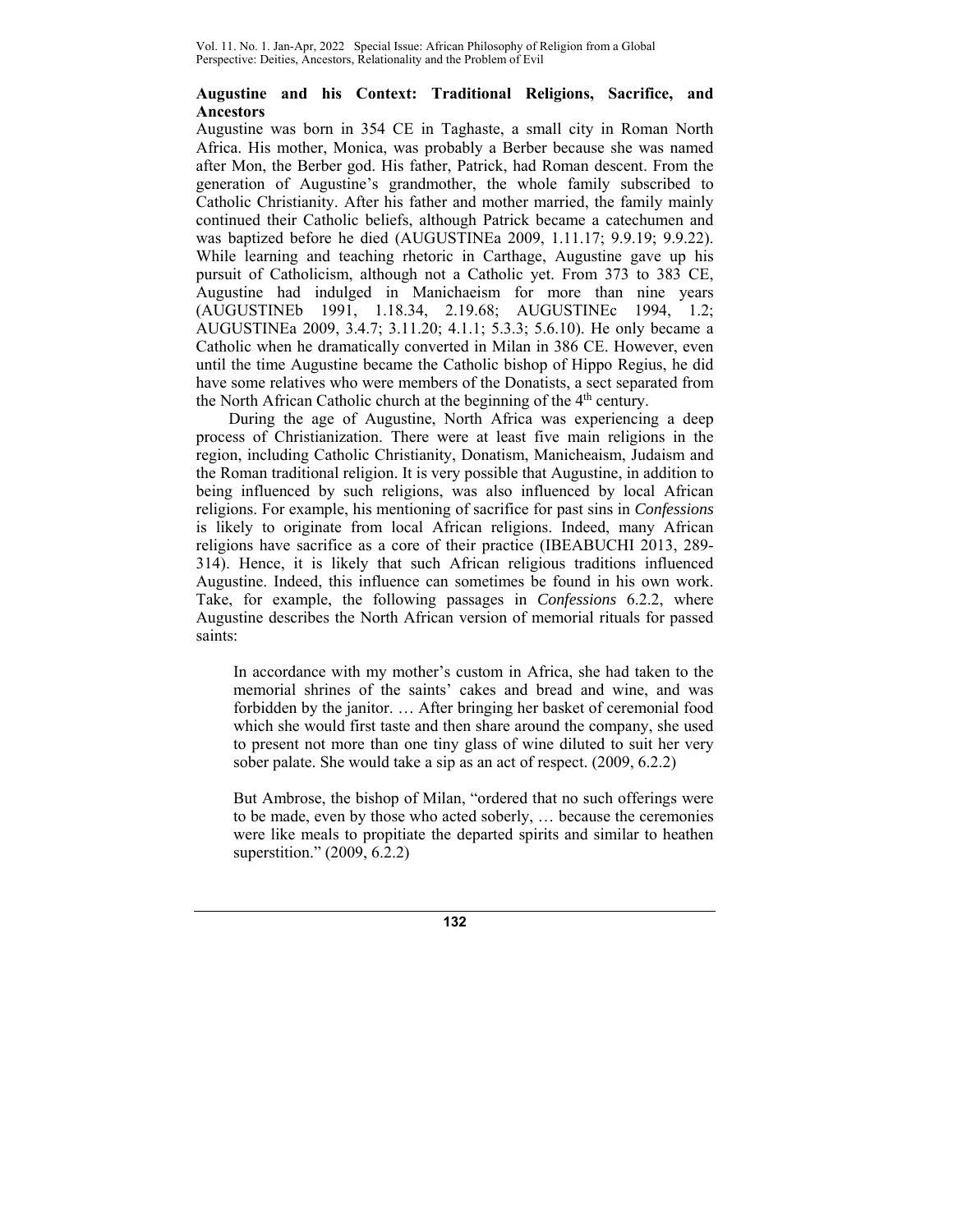Here, it is clear that Augustine's mother exerted significant influence on his thought. The result was that their North African Christian practices were considered much more superstitious than the Italian ones (MEER 1961, 498- 526).

This influence can also be found within the Donatists. The Donatists, named after their second bishop, Donatus the Great, were a Christian sect that grew in North Africa. In fact, the Donatists developed quickly, and became much more influential and powerful amongst the Northern African population than did the Catholic church in North Africa. Indeed, in terms of adherents to the Church, the Donatists largely outnumbered the number of Catholics (FREND 1952).

Just like Catholic Christians, Donatists in North Africa shared the same memorial ceremonies for their passed saints. They also celebrated saints' feast days with customary but drunken banquets in their churches (AUGUSTINEd 29.11). It is very likely that these memorial ceremonies were similar to the African traditional religions' ceremonies for their ancestors. Just as in traditional African Religions, those who passed away were regarded as "the living-dead" and "the oldest members of the household" (MBITI 1970, 107- 111). Certainly, in the Roman religious culture, people would take food and drink to their ancestors' tombs, just so the ancestors could eat and drink with them. Likewise, in African traditional religions, it is normally believed that ancestors are present in the lives of living humans and likely to dwell within the community or in a nearby forest.

Hence, it is possible to draw some important comparisons here. In their own way, Augustine and the Donatists both believe in the importance of rituals for the dead and, more particularly, rituals that involve sacrifices. The dead play an important role in Northern African Christianity, as they were believed to interfere in the life of the living. The origin of such beliefs is likely to be traditional African religions, which also hold such views. In the case of Augustine, his mother, who strongly influenced him, is likely to be another important source for his doctrine. For the Donatists, local religious beliefs appear to be the most likely way that these rituals, sacrifices and beliefs have grown.

**God, Free Will and Evil: Augustine, African Manichees, and the Donatists**  Christian philosophy and the problem of evil are highly influenced by the thought of Augustine. In *De libero arbitrio* and other early works, Augustine defined at least three kinds of evil: metaphysical, moral, and natural. Metaphysically speaking, according to him, evil is not a substance but only the privation of good (*privatio boni*). In other words, evil is not an actual thing, rather; it is an absence of a thing (good). Therefore, evil has no essence; it is just an absence of something (AUGUSTINEa 2009, 7.12.18). Moral evil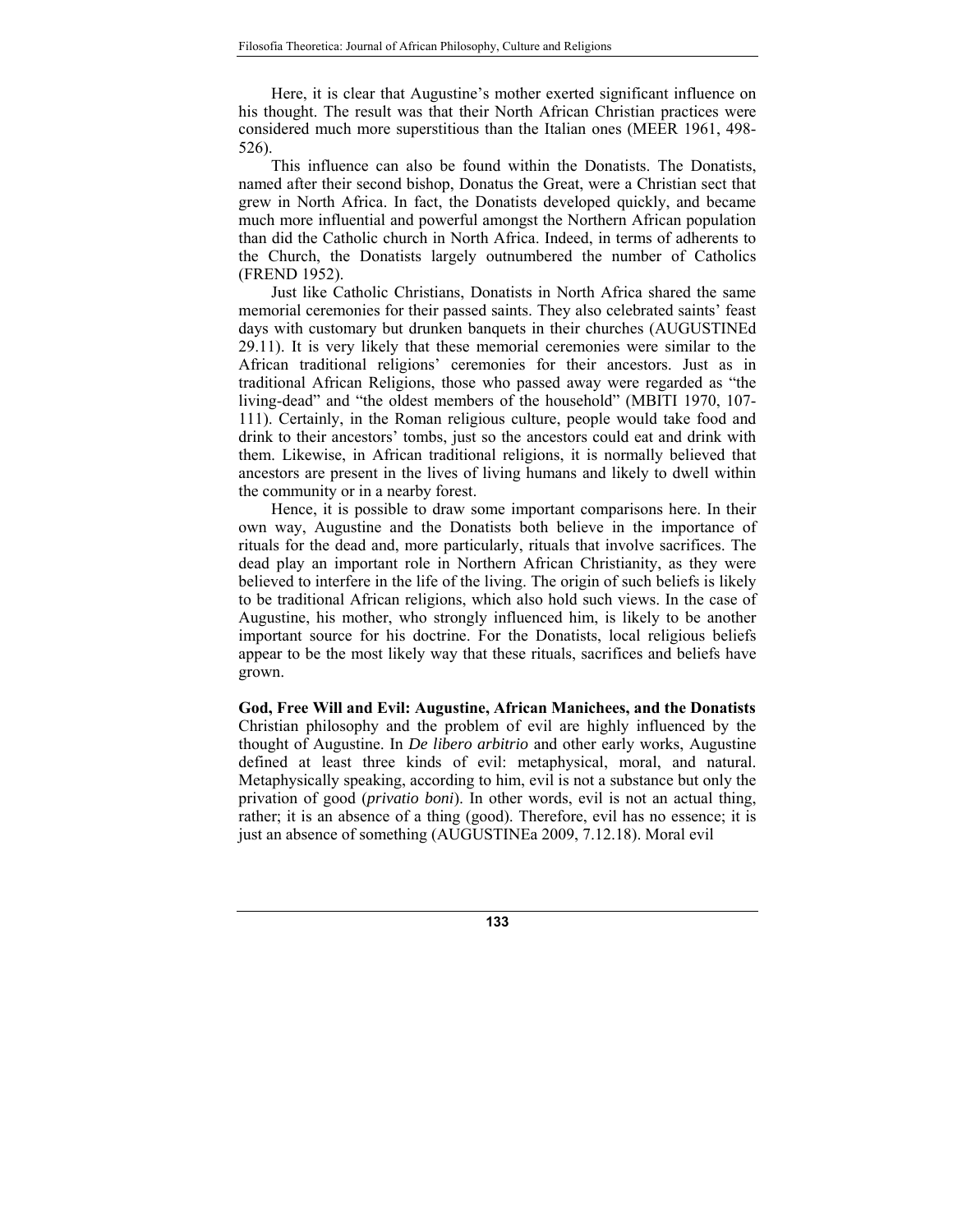originated in Adam's fall and is revealed in human sins. Moral evil can be explained as the absence of morally good agency. Natural evil refers to all disasters (e.g., earthquakes, typhoons, etc.) by which God punishes human beings. This kind of evil is understood as the absence of God's grace.

Also important to Augustine's philosophy are his views of God. Augustine argued that God was omnipotent, the creator of the cosmos and a morally perfect world. The question that of course emerges at this point is why evil exists in a morally perfect world? Augustine's answer is that in a morally good cosmos, human beings must be moral agents and take responsibility for all moral evils. A cosmos where there is no moral agency is not a good cosmos. In Augustine's words:

Since the will is moved when it turns itself away from the unchangeable good towards the changeable good, where does this movement come from? It is surely evil, even if free will should be numbered among good things on the grounds that we cannot live rightly without it. (2010, 2.20.54)

To understand this better, it is also important to understand Augustine's theory of will. For Augustine, in this created order, creatures constitute a hierarchical sequence, with the human soul, like angels' souls, occupying the highest level, only below God Himself. Within the human soul, the higher part consists of intellect, will and memory, among which will is being able to decide freely. This kind of freedom means that, only before the fall of Adam, could will turn itself to the unchangeable good or the changeable good.

As "an intermediate good" (*medium bonum*) (AUGUSTINEe 2010, 2.19.53), the will can be directed to God or to other creatures. But if the will is not directed to God, then sin and evil originate (AUGUSTINEe 2010, 2.19.52.). After the corruption of the will, our wills fall into a state of ignorance (*ignorantia*) and difficulty (*difficultas*) (AUGUSTINEe 2010, 3.18.52) so that human beings can no longer will good or do good, but necessarily fall into willing evil and doing evil. Although it is necessary, carrying out evil is still a decision made from our own free choice, which means it is a kind of sin that we must bear moral responsibility for. Due to the corruption of will, we have damaged the "image" and "likeness" created by God (Gen. 1:26), and the higher part of the soul has lost control over the lower part, i.e. the bodily desires. Because of the body's rebellion and disturbance, we have thus fallen from the state of "cannot sin" (*potest non peccare*) to the state of "cannot avoid sin" (*non potest non peccare*) (AUGUSTINEf 1971, 13- 18.7-8). However, regarding Adam's first sudden turn of will from God to the creature, Augustine never gives a clear and reliable answer. This suggests that the first evil must have been incomprehensible to him (BROWN 1978, 315- 329).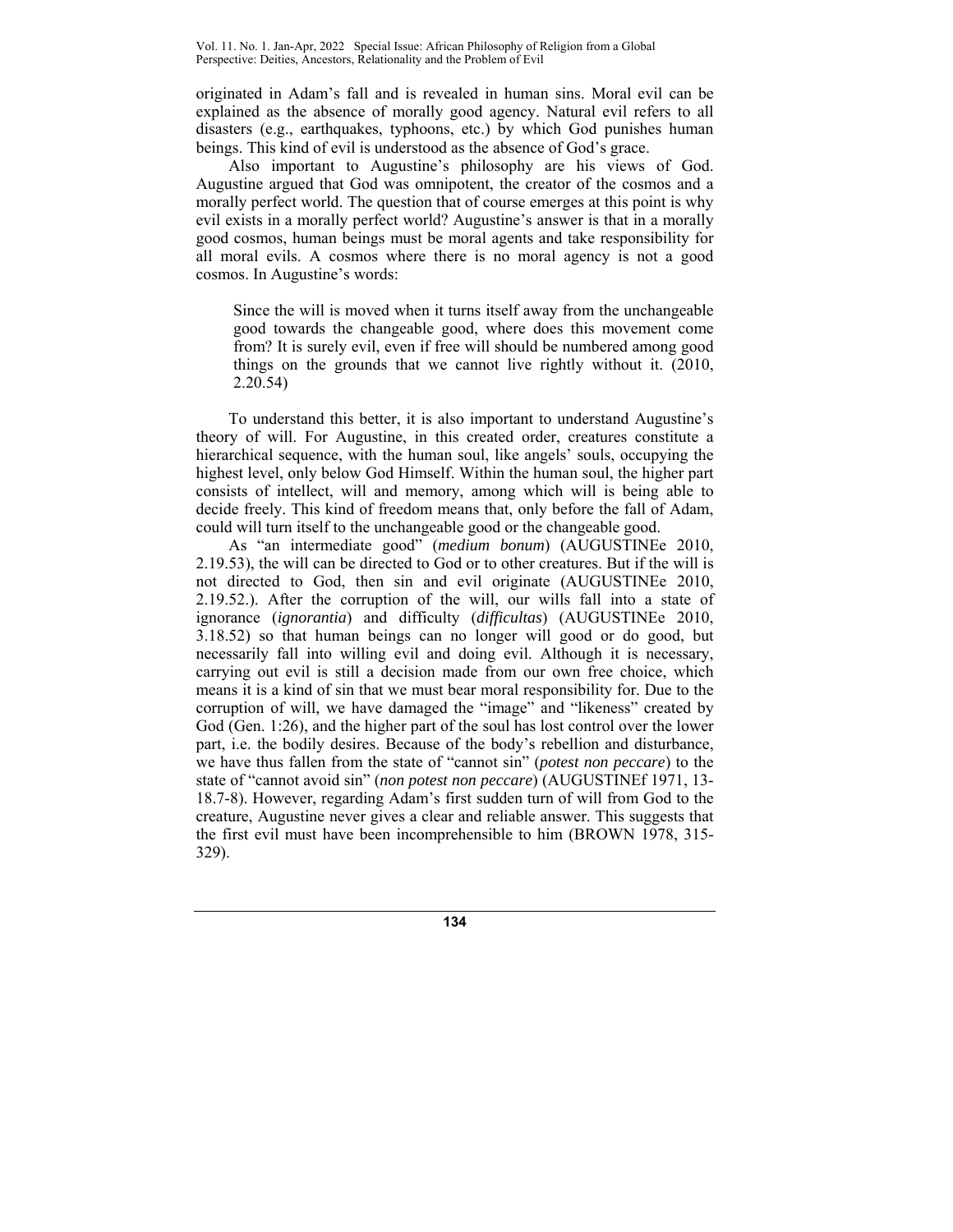The views above are, in fact, a response to the philosophy of Manichaeism. Augustine was initially influenced by Manichaeism over a number of years. Nonetheless, following his conversion to Catholic Christianity, he began to debate against Manichaeism using philosophical arguments and biblical exegeses (AUGUSTINEa 2009, 3.6.10, 3.12.21, 4.8.13, 5.11.21 and AUGUSTINEg 2004). Manichaeism was founded by Mani (216- 277 CE) in the Persian Empire. It developed rapidly across the whole Roman Empire as a missionary religion and became especially significant in the North African region. Moreover, as a gnostic religion, it absorbed a lot of Christian doctrines, especially Paul's theology, into its dualistic system, although this became regarded as the most deadly heresy of Paulism (FREND 1953, 21; O'MEARA 2001, 49-50).

Contrasting with Augustine, the Manichees believed that, in the beginning, there were two material masses in the universe. One was dominated by God and was morally good. The other was dominated by the son of darkness (Satan) and was morally bad. At a certain point in time, the evil mass violated the good mass so that the former imprisoned the latter, and so our world was created by a kind of mixture. An example of this is that our body imprisoned our soul in itself, but there was always a binary opposition between body and soul. For Manichees, the soul was good (and regulated by God), but the body was evil (and regulated by the devil). Hence, the soul was not responsible for any moral evils, but the body could be led to sin. Therefore, the cause of evil is the interference of this evil mass in the good mass, which resulted in a world that mixed evil and good. Evil is, therefore, a metaphysical entity. It certainly exists in the world. But it is unclear whether God is omnipotent according to this view. God is certainly powerful, but perhaps not all-powerful so that he can avoid everything in advance. That is, from this viewpoint, the Manichee God can foresee everything, but he may not be able to stop everything (AUGUSTINEg 2004).

An important contrast is also between Augustine's view and the philosophies of the Donatists. The Donatists were rigorists, i.e., they held a strict judgement on how to follow Christian norms. Rigorism is a doctrine that originated in 250s CE as a reaction to Catholic Christians offering a sacrifice to pagan gods or the emperor to show their political loyalty and avoid harsh punishment. Rigorists considered these Christians traitors (*traditores*). In fact, some rigorist Christians insisted on a view of "a purified church". They argued that those who break the moral norms of Christian doctrine should not be permitted to reunite with the Church. Moreover, the bishops who failed to fulfill their Christian duties would lose their authority to execute baptism and consecration (TERTULLIAN 2015; CYPRIAN 1971). The Donatists, therefore, held a very tough view on sin, where forgiveness did not play an important role and was, in fact, viewed as a mistake. Augustine, however, considered that sinning was somehow part of human nature. To engage in acts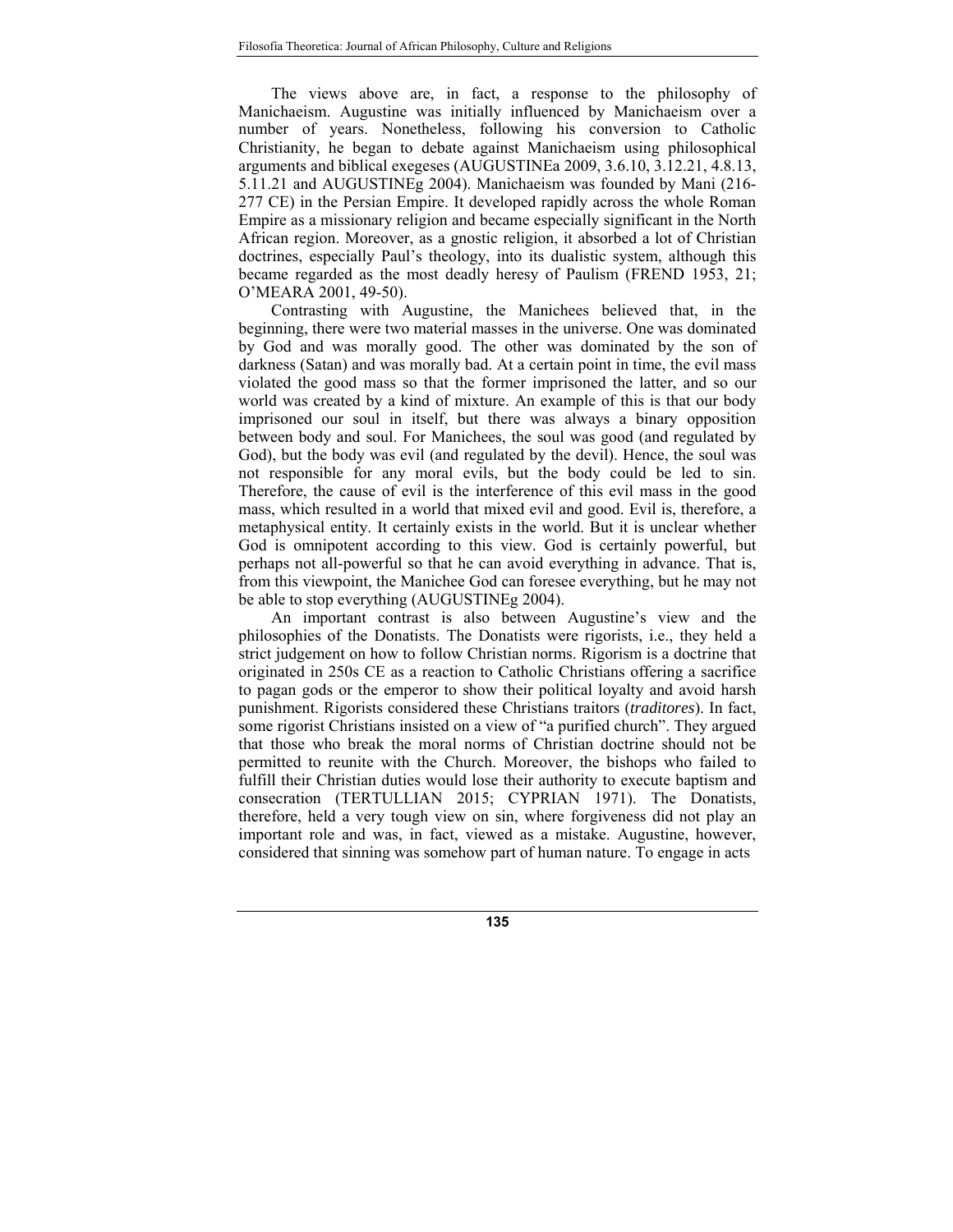of evil is somehow inevitable, but what is important is to repent. His views on baptism are relevant for understanding this point: In *Confessions* 1.11.17, Augustine reflected his deferred baptism during his childhood:

She (Monica) hastily made arrangements for me to be initiated and washed in the sacraments of salvation, confessing you, Lord Jesus, for the remission of sins. But suddenly I recovered. My cleansing was deferred on the assumption that, if I lived, I would be sure to soil myself; and after that solemn washing the guilt would be greater and more dangerous if I then defiled myself with sins. (2009, 1.11.17)

Initially, this view seems to be a rigorist one and it is in fact likely that it was influenced by the Donatists' rigor. However, in order to refute rigorism, in *Confessions* 10.30.41-42 and later works, Augustine argued that "I", even a bishop, was disturbed by temptations of sin and may even commit sins in dreams, but that God's grace would cure this sickness and forgive all these sins (AUGUSTINEh 1974, 4.2.10). Furthermore, for Augustine, the church could never become a purified one in a secular world, but always a mixture of real Christians and false ones.

Surprisingly, it is interesting that the Donatists, who were an indigenous African Christian sect, seemed to be less influenced by local beliefs. African religions usually consider that evil is natural in the world; they hold a kind of moral realism, i.e., evil is simply something that humans, ancestors and even God are likely and, sometimes, morally justified to do. Donatists, as rigorists, significantly disagree with this point. On the other hand, Augustine seemed to somehow share the view held by African religions that evil is something that will inevitably occur, even though he thought that metaphysically evil does not exist. Evil is not an entity, metaphysically speaking, but an inevitable occurrence in the world. That is to say, the absence of goodwill inevitably happen. Although Augustine would agree with African traditional religions that evil must occur, he disagreed that God is morally imperfect, as many African religions believe (CORDEIRO-RODRIGUES 2021).

# **Conclusion: Towards a New Understanding of Evil**

Augustine was a philosopher living in the 4th and 5th centuries, but he left a tremendous legacy to all human beings. This legacy shed and will continue to shed much light on the problem of evil as well as the problem of human moral agency. Furthermore, Augustine has significantly influenced Christian doctrine and, particularly, views on evil. In this article, I have tried to show how African religions have played a role in Augustine's thought, as well as contrast his work with African religions to carry out a comparative philosophical enterprise. This view can bring us to a new understanding of evil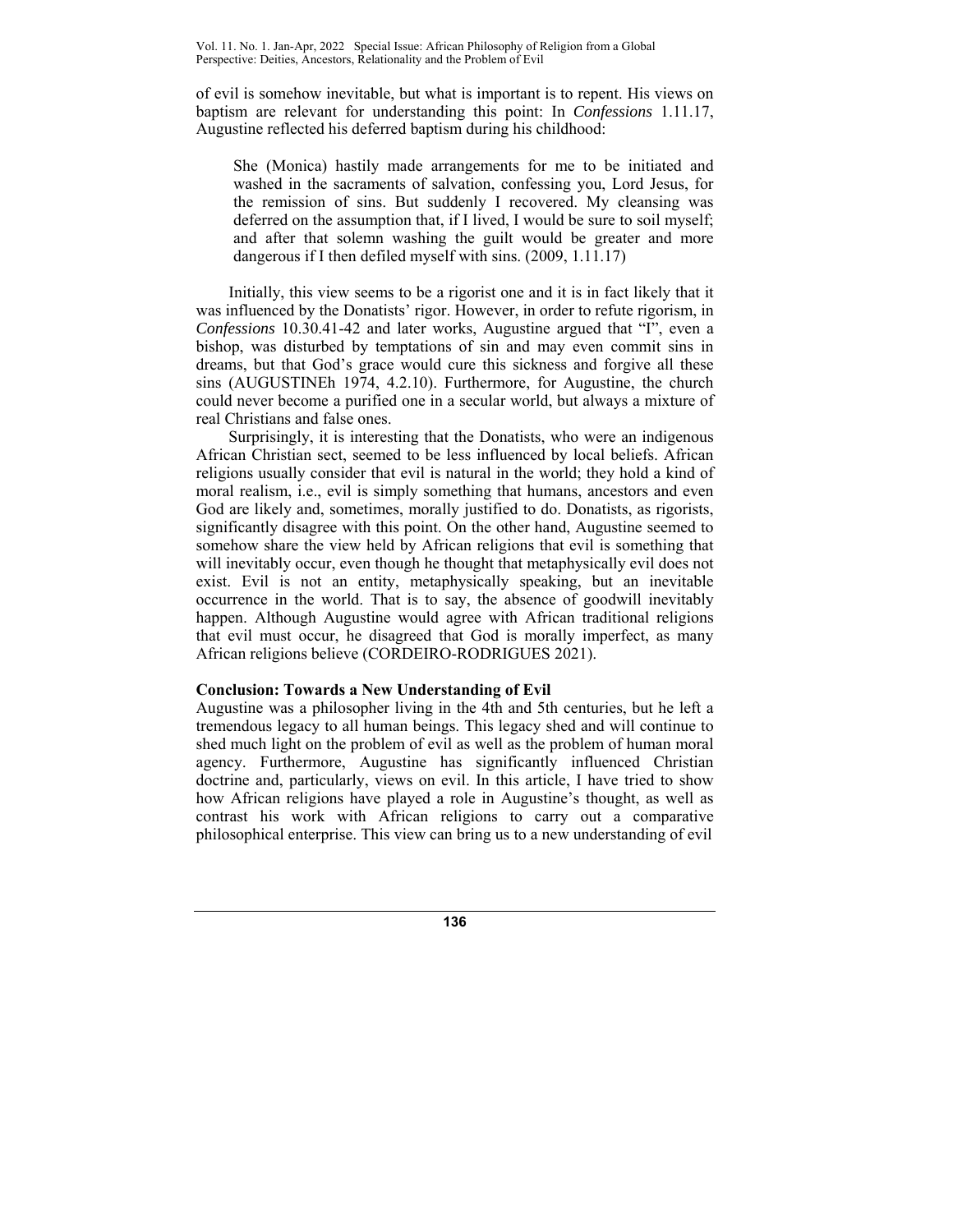whereby evil is a natural phenomenon that inevitably occurs. This is partly because it is a necessary condition for goodness. This view, shared by Christian philosophers like Richard Swinburne, is also present in Augustine, for he believed that a cosmos with free will is a better cosmos. But considering African religions as an influence on Augustine allows for a new interpretation of Augustine: that evil will necessarily occur as a fact of the world. Evil is part of what the world is and therefore is inevitable.

#### **Funding Acknowledgements**

This publication was made possible through the support of a grant from the John Templeton Foundation and the Global Philosophy of Religion Project at the University of Birmingham. The opinions expressed in this publication are those of the author(s) and do not necessarily reflect the views of these organisations.



#### **Relevant Literature**

- 1. AUGUSTINEa. [Confessiones], 2009. Oxford University Press: Oxford.
- 2. AUGUSTINEb. [De Moribus Ecclesiae Catholicae Et De Moribus Manichaeonum], 1991. Edizioni "Augustinus".
- 3. AUGUSTINEc. [De Utilitate Credenti], 1994. Città Nuova.
- 4. AUGUSTINEd. [Epistulae], N.P, 29.11.
- 5. AUGUSTINEe. [De Libero Arbitrio], 2010. Cambridge University Press: Cambridge.
- **6.** AUGUSTINEf. [Expositio Quarundam Propositionum Ex Epistula Apostoli Ad Romans], 1971. Austrian Academy of Sciences.
- 7. AUGUSTINEg. [Acta Contra Fortunatum Manicheum], 2004. Turnhout: Brepols.